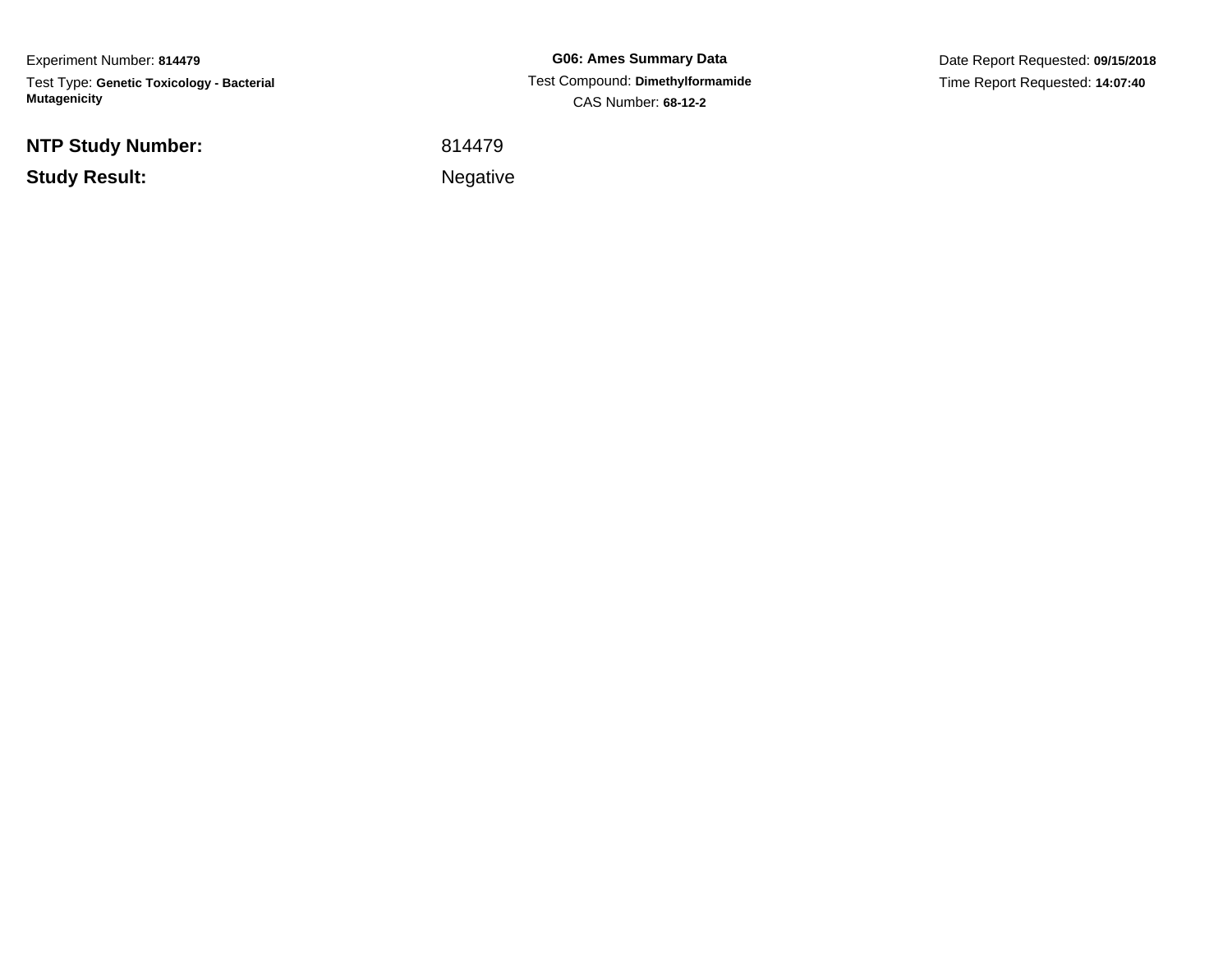Test Type: **Genetic Toxicology - Bacterial Mutagenicity**

# **G06: Ames Summary Data** Test Compound: **Dimethylformamide**CAS Number: **68-12-2**

Date Report Requested: **09/15/2018**Time Report Requested: **14:07:40**

|                               |                   |                   | Strain: TA100          |                        |                     |
|-------------------------------|-------------------|-------------------|------------------------|------------------------|---------------------|
| Dose (ug/Plate)               | <b>Without S9</b> | <b>Without S9</b> | <b>With 10% Rat S9</b> | <b>With 10% Rat S9</b> | With 10% Hamster S9 |
| Vehicle Control <sup>1</sup>  | $120 \pm 7.0$     | $101 \pm 5.4$     | $153 \pm 9.6$          | $100 \pm 7.3$          | $136 \pm 19.9$      |
| 100.0                         | $152 \pm 5.0$     | $94 \pm 4.7$      | $132 \pm 18.2$         | $101 \pm 9.2$          | $140 \pm 3.9$       |
| 333.3                         | $142 \pm 8.7$     | $97 \pm 9.7$      | $146 \pm 9.9$          | $90 \pm 1.0$           | $168 \pm 14.0$      |
| 1000.0                        | $137 \pm 12.8$    | $92 \pm 5.4$      | $146 \pm 12.8$         | $88 \pm 3.8$           | $150 \pm 7.2$       |
| 3333.3                        | $126 \pm 6.2$     | $92 \pm 10.1$     | $152 \pm 13.1$         | $80 \pm 4.9$           | $149 \pm 10.7$      |
| 10000.0                       | $140 \pm 7.9$     | $91 \pm 4.7$      | $149 \pm 5.7$          | $87 \pm 4.3$           | $142 \pm 5.4$       |
| <b>Trial Summary</b>          | Negative          | Negative          | Negative               | Negative               | Negative            |
| Positive Control <sup>2</sup> | $448 \pm 12.5$    | $439 \pm 45.5$    |                        |                        |                     |
| Positive Control <sup>3</sup> |                   |                   | $813 \pm 51.8$         | $317 \pm 20.9$         | $1385 \pm 34.2$     |

Page 2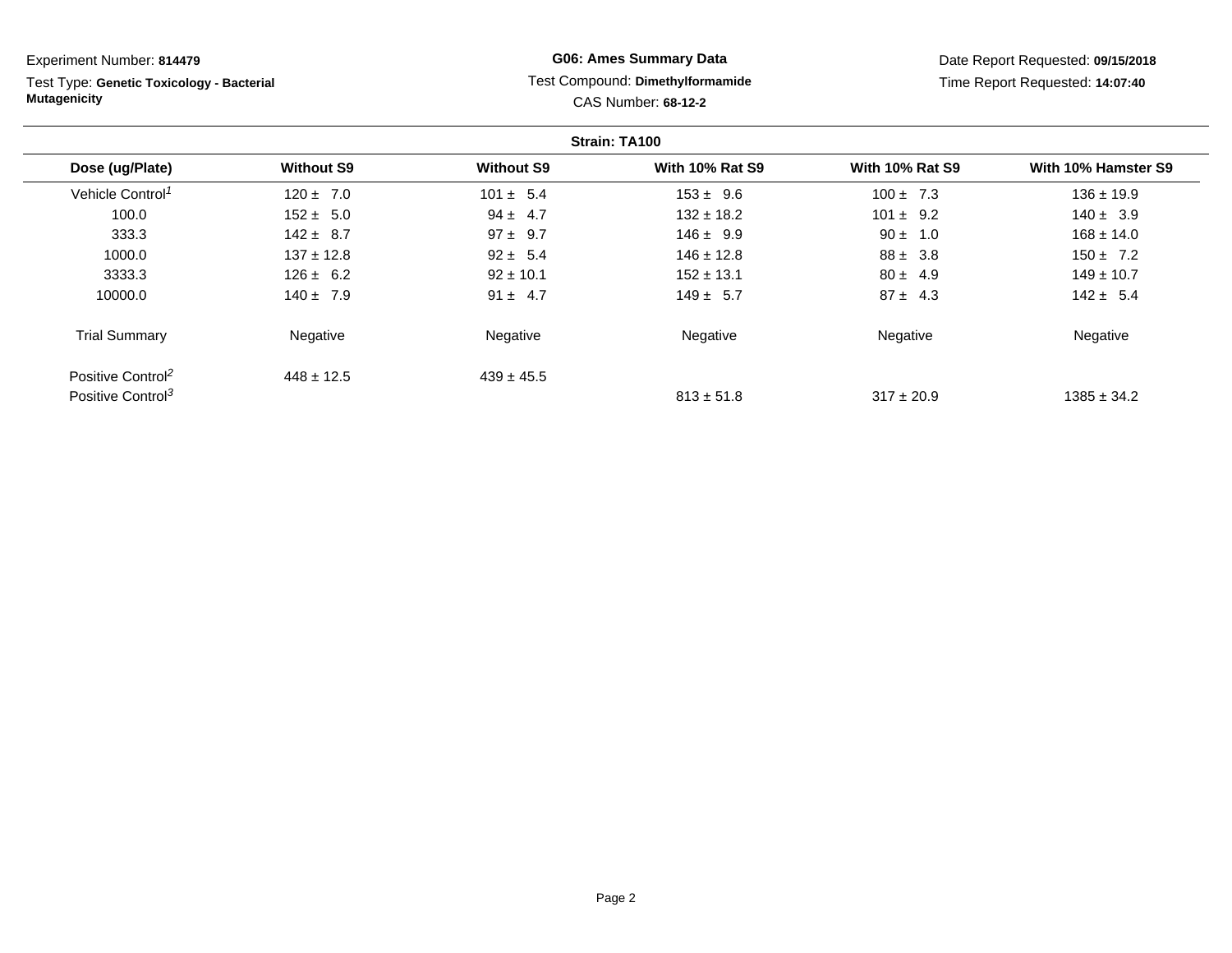Test Type: **Genetic Toxicology - Bacterial Mutagenicity**

| Dose (ug/Plate)               | With 10% Hamster S9 |
|-------------------------------|---------------------|
| Vehicle Control <sup>1</sup>  | $114 \pm 6.7$       |
| 100.0                         | $83 \pm 3.2$        |
| 333.3                         | $90 \pm 1.5$        |
| 1000.0                        | $92 \pm 2.9$        |
| 3333.3                        | $91 \pm 8.5$        |
| 10000.0                       | $93 \pm 7.5$        |
| <b>Trial Summary</b>          | Negative            |
| Positive Control <sup>2</sup> |                     |
| Positive Control <sup>3</sup> | $1325 \pm 39.9$     |
|                               |                     |
|                               |                     |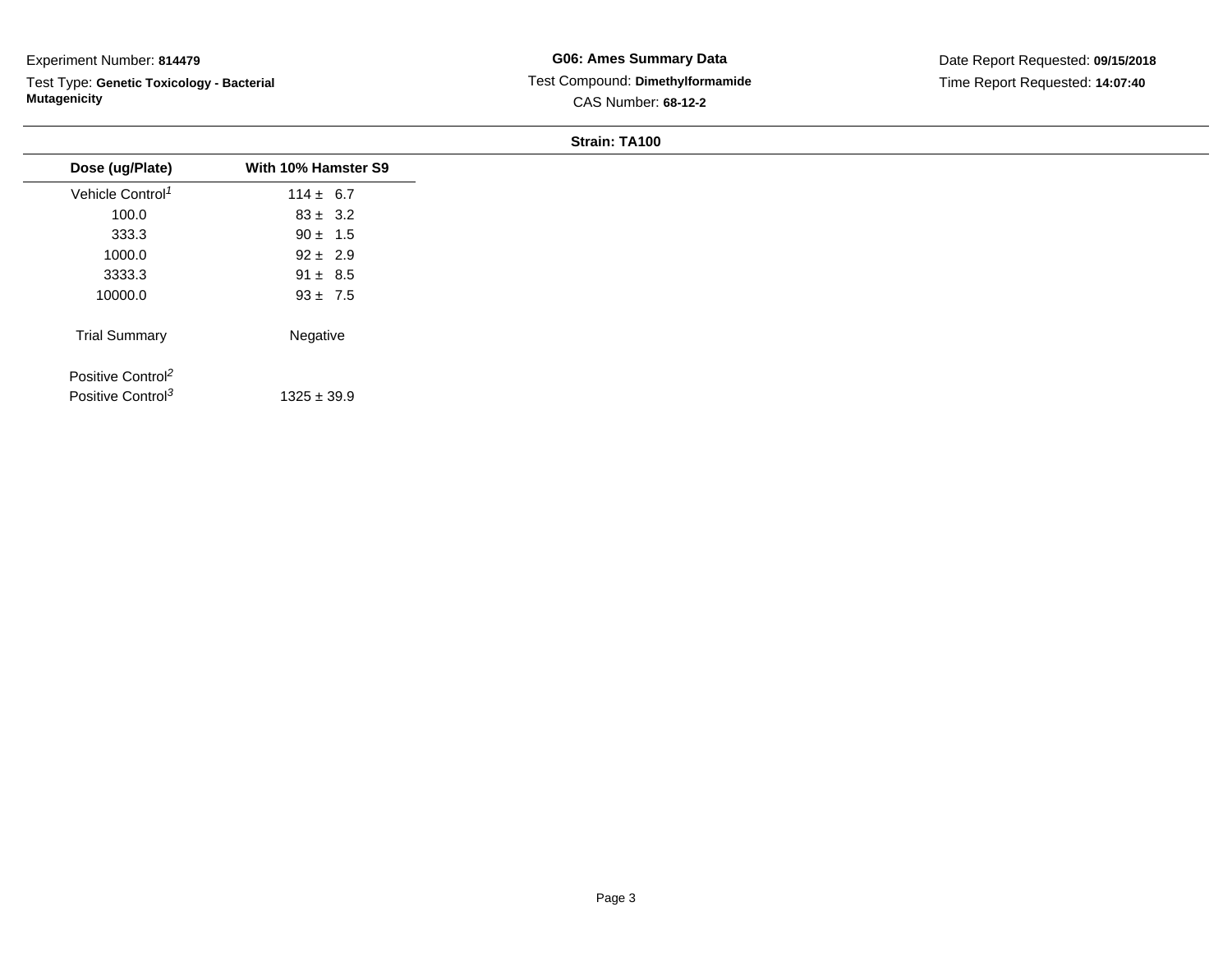Experiment Number: **814479** Test Type: **Genetic Toxicology - Bacterial MutagenicityG06: Ames Summary Data**CAS Number: **68-12-2**

Date Report Requested: **09/15/2018**Time Report Requested: **14:07:40**

# Test Compound: **Dimethylformamide**

|                               |                   |                   | Strain: TA1535         |                        |                     |
|-------------------------------|-------------------|-------------------|------------------------|------------------------|---------------------|
| Dose (ug/Plate)               | <b>Without S9</b> | <b>Without S9</b> | <b>With 10% Rat S9</b> | <b>With 10% Rat S9</b> | With 10% Hamster S9 |
| Vehicle Control <sup>1</sup>  | $26 \pm 5.0$      | $12 \pm 0.3$      | $12 \pm 2.1$           | $9 \pm 1.7$            | $10 \pm 4.4$        |
| 100.0                         | $29 \pm 4.9$      | $13 \pm 2.1$      | $12 \pm 1.5$           | $9 \pm 1.5$            | $9 \pm 2.0$         |
| 333.3                         | $20 \pm 0.7$      | $13 \pm 2.4$      | $12 \pm 2.6$           | $7 \pm 1.2$            | $10 \pm 3.8$        |
| 1000.0                        | $27 \pm 6.4$      | $10 \pm 1.7$      | $9 \pm 2.1$            | $8 \pm 2.3$            | $11 \pm 0.7$        |
| 3333.3                        | $30 \pm 3.6$      | $13 \pm 1.3$      | $11 \pm 0.6$           | $4 \pm 1.2$            | $12 \pm 2.7$        |
| 10000.0                       | $25 \pm 5.8$      | $13 \pm 1.0$      | $11 \pm 1.2$           | $9 \pm 1.9$            | $7 \pm 0.9$         |
| <b>Trial Summary</b>          | Negative          | Negative          | Negative               | Negative               | Negative            |
| Positive Control <sup>2</sup> | $502 \pm 22.4$    | $388 \pm 8.0$     |                        |                        |                     |
| Positive Control <sup>4</sup> |                   |                   | $453 \pm 11.8$         | $216 \pm 5.4$          | $491 \pm 11.8$      |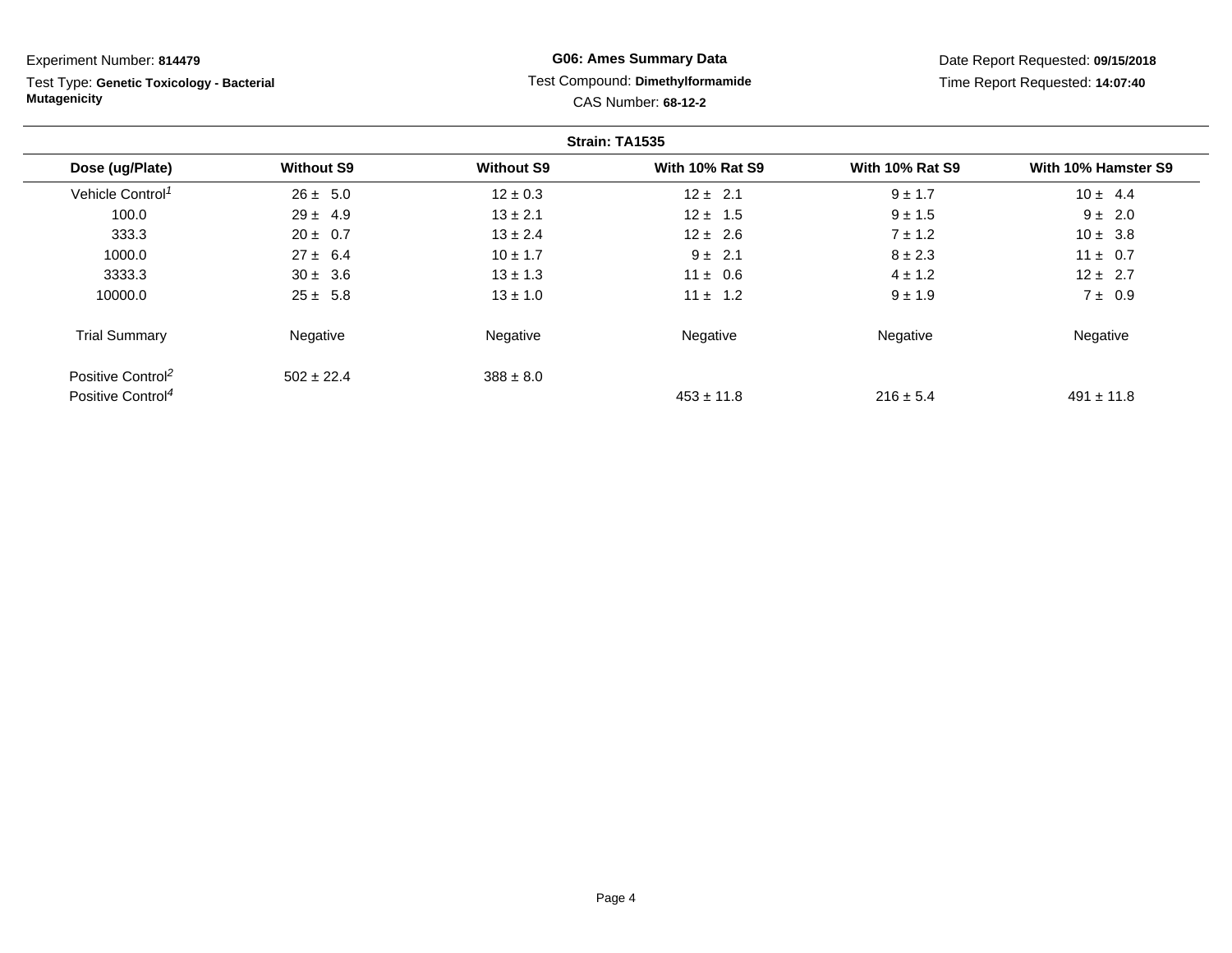Test Type: **Genetic Toxicology - Bacterial Mutagenicity**

| $6 \pm 0.3$<br>6 ± 2.1<br>$6 \pm 1.2$<br>$6\pm0.6$<br>$6 \pm 1.2$<br>$7 \pm 2.2$ |
|----------------------------------------------------------------------------------|
|                                                                                  |
|                                                                                  |
|                                                                                  |
|                                                                                  |
|                                                                                  |
|                                                                                  |
| Negative                                                                         |
|                                                                                  |
| $325 \pm 6.2$                                                                    |
|                                                                                  |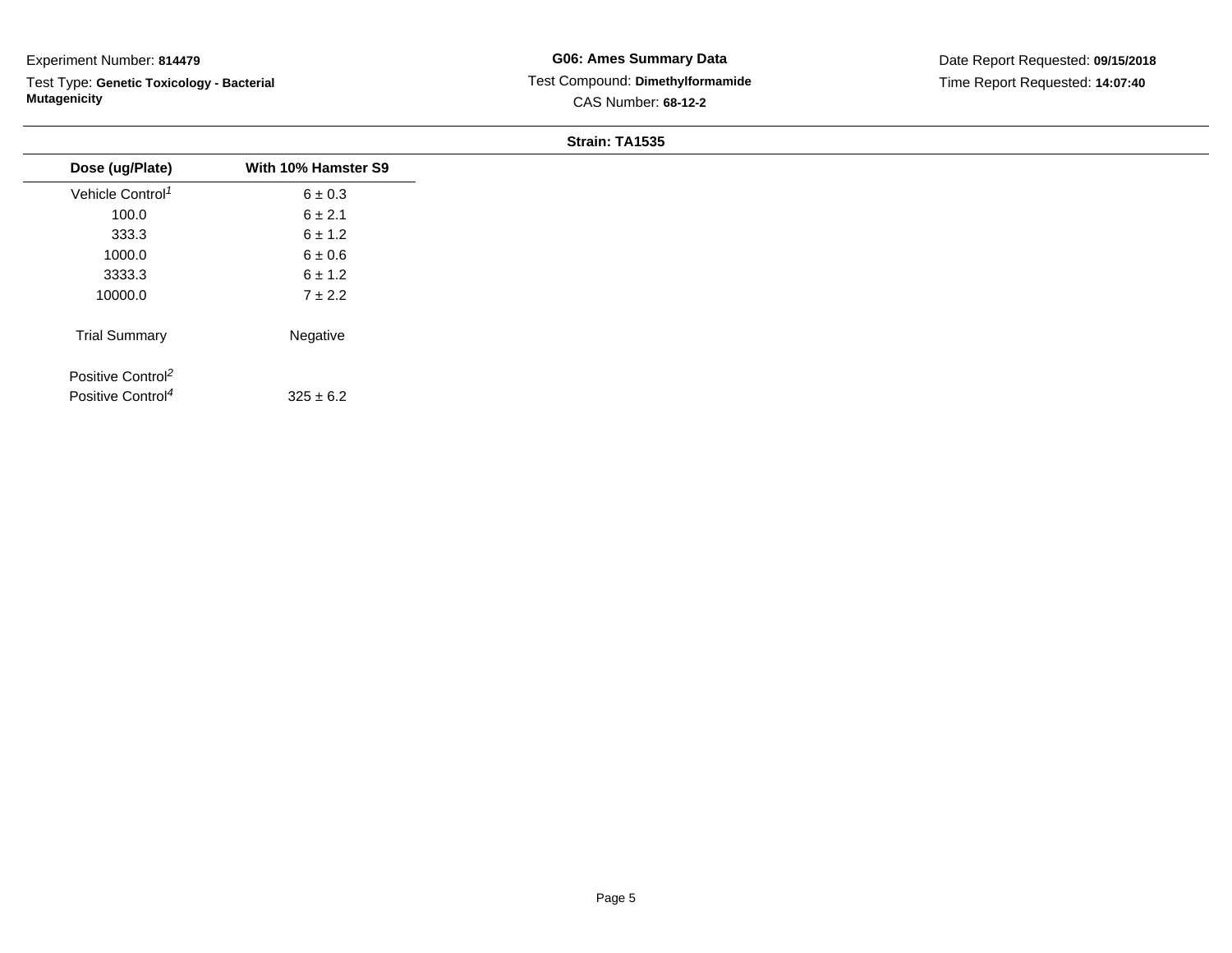Test Type: **Genetic Toxicology - Bacterial Mutagenicity**

# **G06: Ames Summary Data** Test Compound: **Dimethylformamide**CAS Number: **68-12-2**

Date Report Requested: **09/15/2018**Time Report Requested: **14:07:40**

|                               |                   |                   | Strain: TA1537         |                        |                     |
|-------------------------------|-------------------|-------------------|------------------------|------------------------|---------------------|
| Dose (ug/Plate)               | <b>Without S9</b> | <b>Without S9</b> | <b>With 10% Rat S9</b> | <b>With 10% Rat S9</b> | With 10% Hamster S9 |
| Vehicle Control <sup>1</sup>  | $8 \pm 1.5$       | $11 \pm 1.8$      | $23 \pm 1.2$           | $6 \pm 0.3$            | $17 \pm 0.3$        |
| 100.0                         | $14 \pm 0.7$      | $5 \pm 1.0$       | $16 \pm 1.7$           | $9 \pm 3.2$            | $18 \pm 0.7$        |
| 333.3                         | $13 \pm 3.3$      | 6 ± 0.6           | $23 \pm 5.0$           | $5 \pm 1.2$            | $20 \pm 0.7$        |
| 1000.0                        | $13 \pm 2.0$      | $8 \pm 2.0$       | $31 \pm 5.7$           | $6 \pm 1.2$            | $20 \pm 1.7$        |
| 3333.3                        | $15 \pm 1.5$      | $5 \pm 0.3$       | $15 \pm 0.7$           | $6 \pm 1.7$            | $20 \pm 0.7$        |
| 10000.0                       | $15 \pm 2.4$      | $10 \pm 1.2$      | $16 \pm 0.3$           | $6 \pm 1.2$            | $19 \pm 3.2$        |
| <b>Trial Summary</b>          | Equivocal         | Negative          | Negative               | Negative               | Negative            |
| Positive Control <sup>4</sup> |                   |                   | $251 \pm 15.0$         | $134 \pm 7.3$          | $253 \pm 28.4$      |
| Positive Control <sup>5</sup> | $270 \pm 37.9$    | $383 \pm 25.0$    |                        |                        |                     |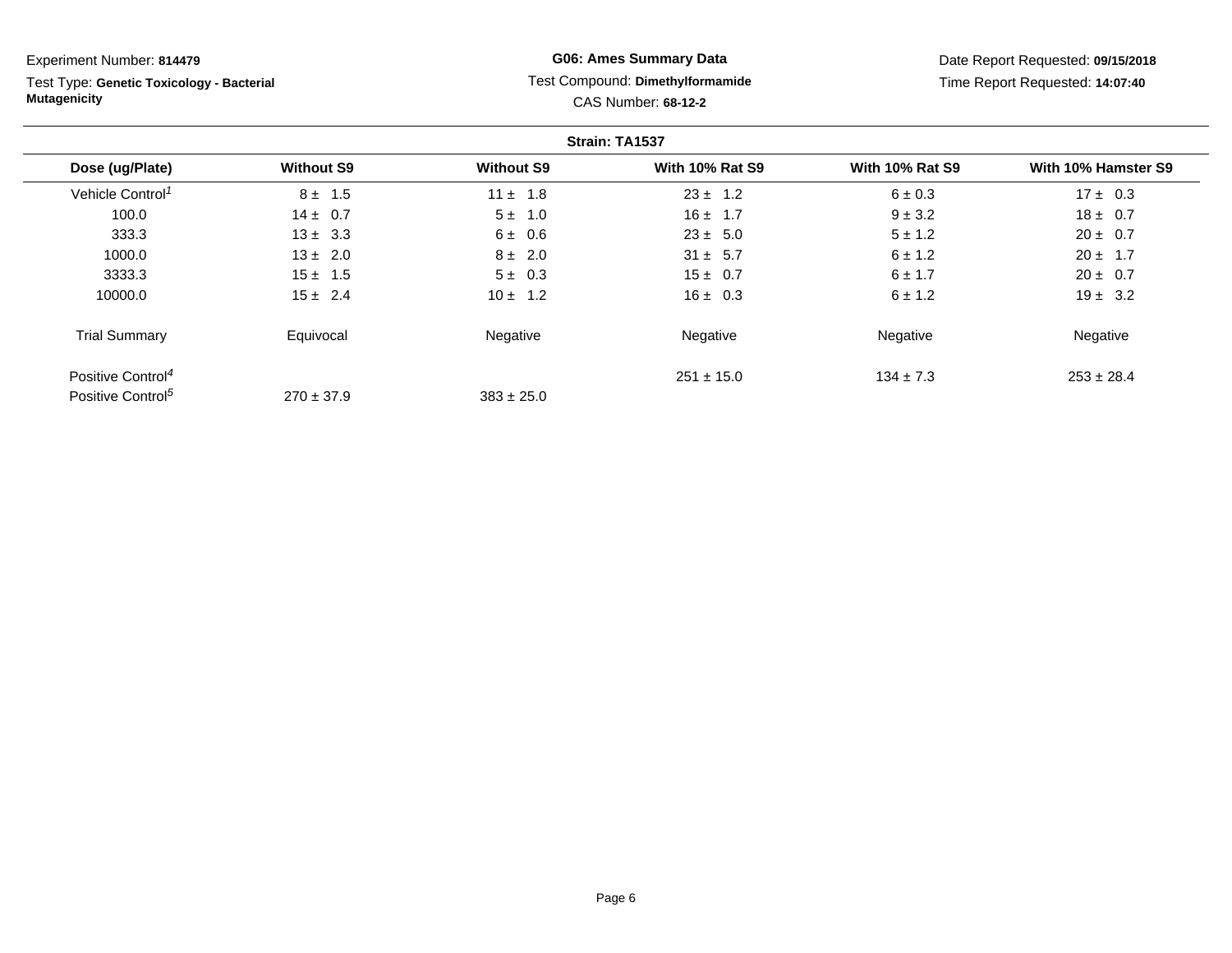Test Type: **Genetic Toxicology - Bacterial Mutagenicity**

| Dose (ug/Plate)                                                | With 10% Hamster S9 |
|----------------------------------------------------------------|---------------------|
| Vehicle Control <sup>1</sup>                                   | $5 \pm 0.3$         |
| 100.0                                                          | $7 \pm 1.5$         |
| 333.3                                                          | $7 \pm 1.2$         |
| 1000.0                                                         | $5 \pm 0.9$         |
| 3333.3                                                         | 6 ± 0.6             |
| 10000.0                                                        | $9 \pm 0.9$         |
| <b>Trial Summary</b>                                           | Negative            |
| Positive Control <sup>4</sup><br>Positive Control <sup>5</sup> | $448 \pm 14.2$      |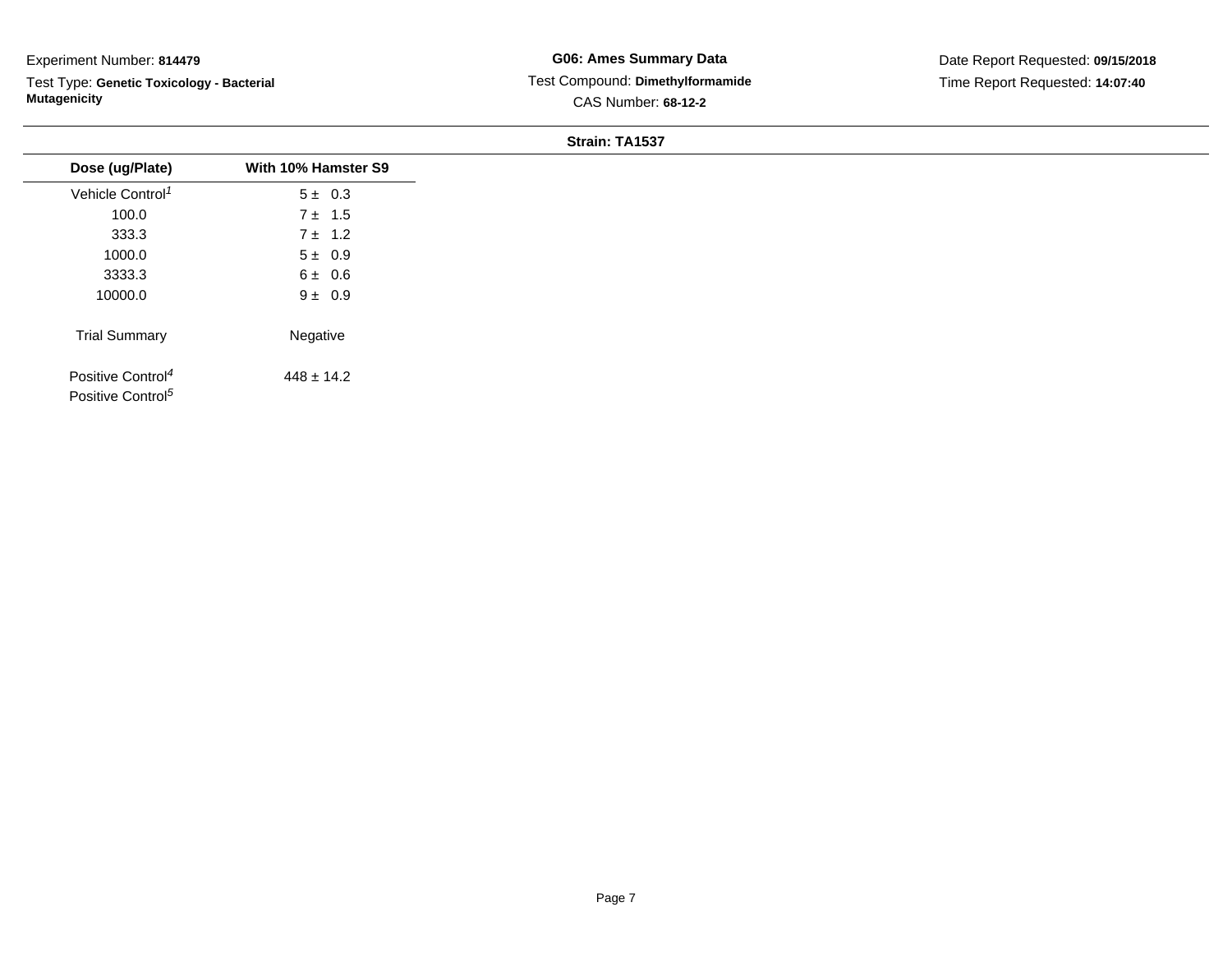Test Type: **Genetic Toxicology - Bacterial Mutagenicity**

# **G06: Ames Summary Data** Test Compound: **Dimethylformamide**CAS Number: **68-12-2**

Date Report Requested: **09/15/2018**Time Report Requested: **14:07:40**

|                               |                   |                   | <b>Strain: TA98</b>    |                        |                     |
|-------------------------------|-------------------|-------------------|------------------------|------------------------|---------------------|
| Dose (ug/Plate)               | <b>Without S9</b> | <b>Without S9</b> | <b>With 10% Rat S9</b> | <b>With 10% Rat S9</b> | With 10% Hamster S9 |
| Vehicle Control <sup>1</sup>  | $29 \pm 1.5$      | $15 \pm 1.9$      | $45 \pm 3.8$           | $35 \pm 4.1$           | $35 \pm 5.0$        |
| 100.0                         | $26 \pm 0.6$      | $23 \pm 2.6$      | $40 \pm 5.9$           | $29 \pm 6.4$           | $36 \pm 1.9$        |
| 333.3                         | $21 \pm 4.7$      | $21 \pm 1.7$      | $44 \pm 2.0$           | $25 \pm 1.9$           | $31 \pm 2.6$        |
| 1000.0                        | $25 \pm 4.8$      | $16 \pm 0.7$      | $43 \pm 6.6$           | $34 \pm 2.3$           | $33 \pm 3.5$        |
| 3333.3                        | $22 \pm 1.7$      | $19 \pm 2.9$      | $46 \pm 4.9$           | $28 \pm 6.6$           | $35 \pm 5.1$        |
| 10000.0                       | $24 \pm 4.1$      | $21 \pm 2.1$      | $45 \pm 2.0$           | $33 \pm 3.2$           | $34 \pm 1.5$        |
| <b>Trial Summary</b>          | Negative          | Negative          | Negative               | Negative               | Negative            |
| Positive Control <sup>3</sup> |                   |                   | $537 \pm 21.5$         | $156 \pm 4.9$          | $1204 \pm 29.5$     |
| Positive Control <sup>6</sup> | $658 \pm 15.5$    | $651 \pm 14.8$    |                        |                        |                     |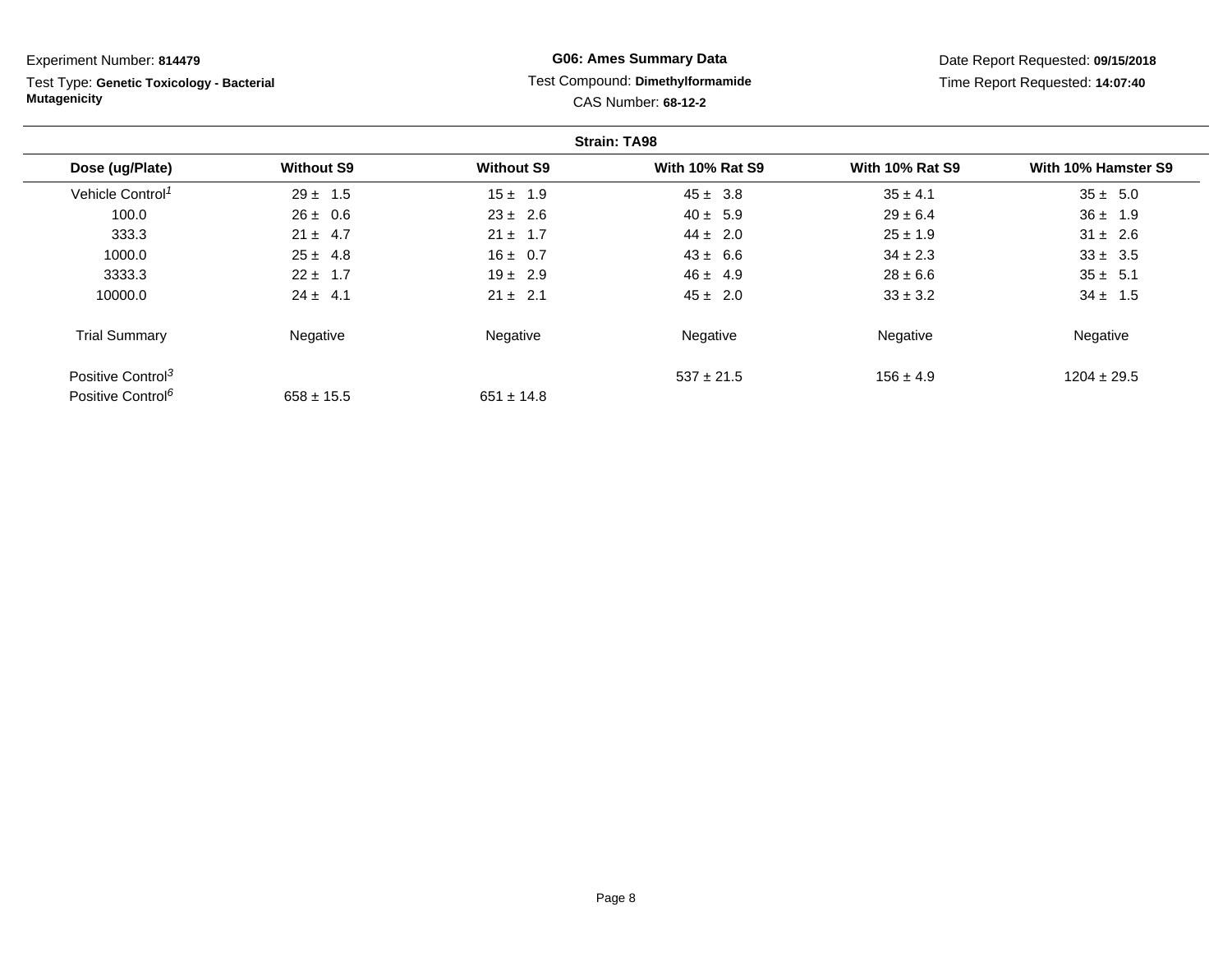Test Type: **Genetic Toxicology - Bacterial Mutagenicity**

| Dose (ug/Plate)               | With 10% Hamster S9 |
|-------------------------------|---------------------|
| Vehicle Control <sup>1</sup>  | $23 \pm 1.9$        |
| 100.0                         | $29 \pm 3.5$        |
| 333.3                         | $28 \pm 2.2$        |
| 1000.0                        | $32 \pm 2.3$        |
| 3333.3                        | $23 \pm 1.5$        |
| 10000.0                       | $25 \pm 0.7$        |
| <b>Trial Summary</b>          | Negative            |
| Positive Control <sup>3</sup> | $714 \pm 47.6$      |
| Positive Control <sup>6</sup> |                     |